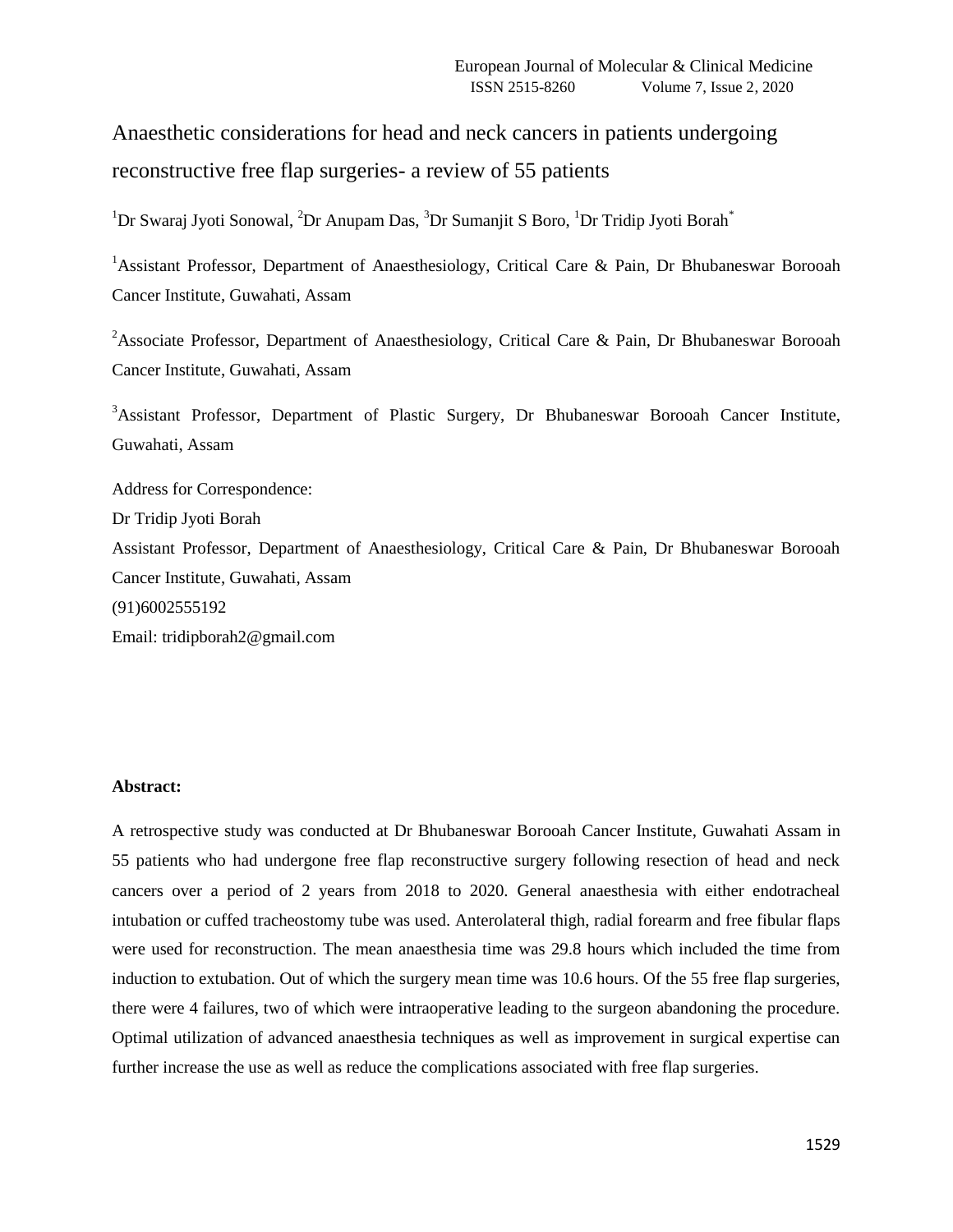**Keywords:** Retrospective, reconstructive surgery, free flap, anaesthesia

### **Introduction:**

Terms like free flap, island flap, free autologous tissue transfer and microvascular free tissue transfer are similar which are used to describe the transplantation of tissue from one site of the body to another, to repair the existing defect. The 'free' word denotes that the tissue is completely removed from the original site (donor) to another site (recipient) where the circulation is gained by arterial and venous anastomosis. Various types of tissue may be transplanted as free flap including skin and subcutaneous tissue, muscle, nerve, bone, cartilage (or combination of any), lymph nodes and intestinal segments. Free tissue transplantation by microvascular anastomosis was performed by Goldwyn<sup>1</sup> and Krizek<sup>2</sup> in animal models in the 1960s. The first successful reported free flap in a clinical case was done by Daniel and Taylor<sup>3</sup> in 1973 which marked the discovery of an iliofemoral island flap and its subsequent distant transfer in man.

Head and neck reconstructive surgery has been greatly advancing over the past few years, with fashion of using free or pedicle flap for reconstruction of defects. The pectoralis major myocutaneous flap supplied by the pectoral branch of thoracoacromial artery introduced by Ariyan<sup>4</sup> in 1979 is also used in many centers for head and neck reconstructive surgeries. Reliability of this flap for some defects was doubtful which resulted in the popularity of use of free flaps for large head and neck defects. In turn free flaps require more of microvascular surgery expertise and longer operating time. However at modern times with two surgical teams one operating at donor and the other working at recipient site can shorten the duration of the operation. On the other hand increase in operation time meaning increase in anaesthesia exposure time of the patient. In this retrospective study over 2 years with data of 55 patients we investigated the association of anaesthesia exposure and free flap surgery outcome.

### **Patient's data:**

There were 55 patients out of whom 41 were males and 14 females. American Society of Anesthesiologists (ASA) classification was between 1-2. The mean age was 44.13 years. The youngest one was 14 years old while 69 years was the oldest. The average weight was 52.6 kg, ranging from 28-84 kg.

### **Diagnosis**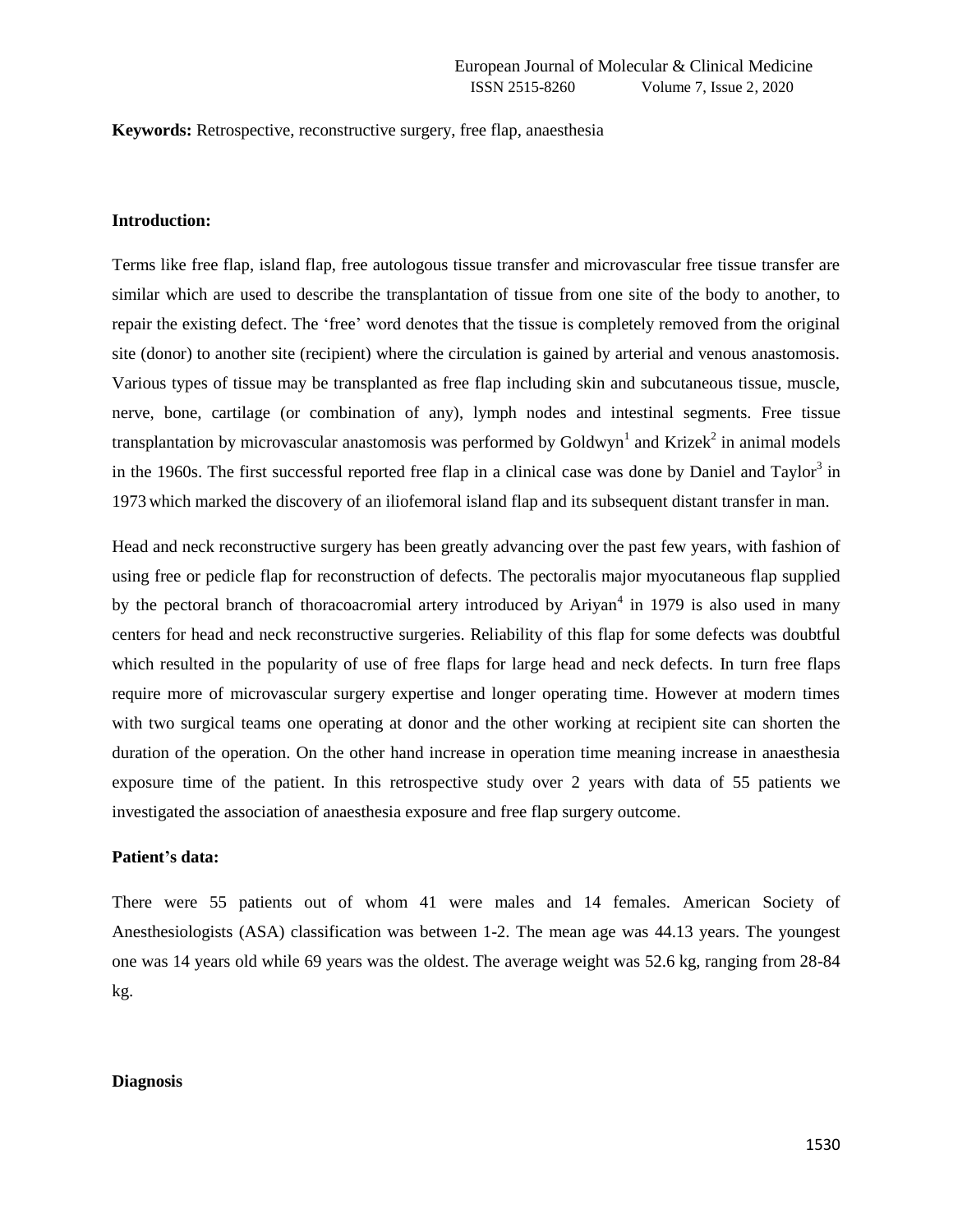Squamous cell carcinoma of oral, nasal and pharyngeal 40

Chondrosarcoma mandible 2

Basal cell carcinoma orbit 3

Osteosarcoma maxilla and mandible 2

Adenoid cystic carcinoma of maxilla and nose 3

Spindle cell sarcoma forehead 1

Rhabdomyosarcoma cheek 1

Veruccous carcinoma buccal mucosa 1

Microstomia with recurrence of squamous cell carcinoma 1

Ewing sarcoma maxilla 1

## **Flaps used**

Anterolateral thigh 24

Radial forearm 18

Free fibula 13

# **Procedure performed**

Commando procedure 32

Excision of orbit and maxilla 3

Hemiglossectomy 5

Mandibulectomy 6

Excision of floor of mouth 4

Others 5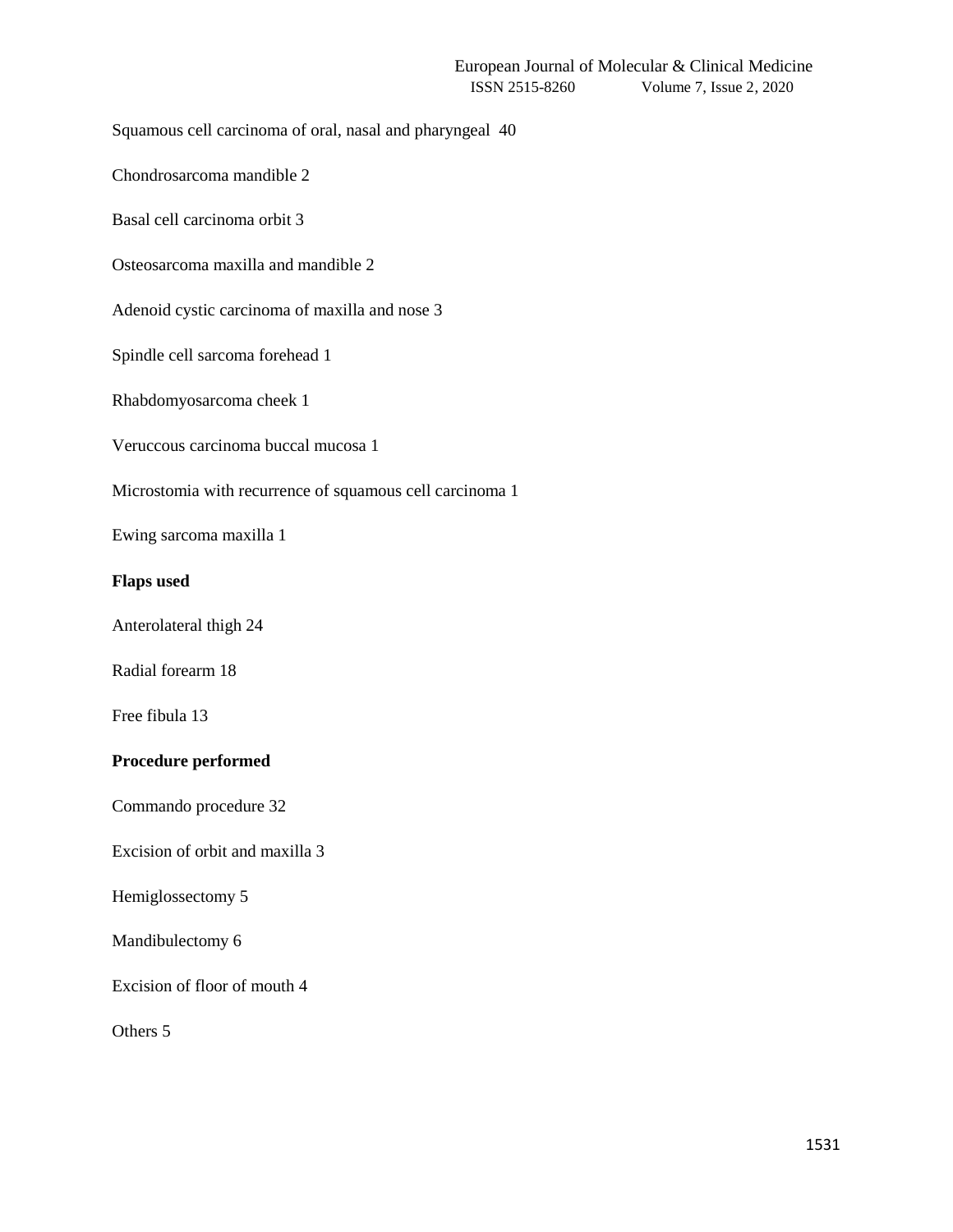### **Anaesthetic technique:**

In almost all the cases involved, the anaesthetic technique used were basically the same. Preoperative assessment of the patients included the thorough history of the patient of any previous or present major ailment and history of chemotherapy encounter as many chemotherapeutic agents can alter the normal physiology. Physical examination included the general build up of the patient with mainly focusing on the airway assessment as difficult airway is a common scene. Along with it the peripheral veins of the patients were also examined, as many patients who received multiple venesection for blood investigations and those who received chemotherapy have poor veins making peripheral cannulation difficult for anaesthesia introduction.

Preoperatively routine blood investigations were done which included complete blood count, coagulation profile, liver function test, thyroid profile, kidney function test, chest x ray, electrocardiogram, viral markers and blood glucose level. After the patient's arrival in the operation theatre routine monitors were attached which included 5 lead electrocardiogram, pulse oximetry and blood pressure. A wide bore peripheral cannula was inserted.Subclavian vein catheterization was done to observe central venous pressure as well as for fluid and blood therapy. The patients were premedicated with midazolam, glycopyrolate, tramadol and palanosetron (according to body weight). Anaesthesia was induced with propofol(2 mg/kg) and the patient was intubated nasally with appropriate size cuffed flexometallic tube using non depolarizing muscle relaxant. When difficulty of airway is anticipated laryngoscopic attempts were done using depolarizing muscle relaxant with a fibreoptic bronchoscope. Awake tracheostomy under local anaesthesia was done as a last ditch way to secure the airway in case of failure of fibreoptic intubation. Central venous catheterization, arterial blood pressure monitoring and Foley's catherization were done in all patients. Anaesthesia was maintained with oxygen:nitrous oxide =50:50 and isoflurane. Analgesia was given by paracetamol and diclofenac. Monitoring of electrocardiogram, pulse oximetry, arterial blood pressure, central venous pressure, central and peripheral temperature, end tidal carbon dioxide were done. Fluid mainly consisted of hartmann's solution according to 4:2:1 rule.

There was no requirement of vasodilators or vasopressors in any of the patients. After the completion of surgery the patients were knocked out using vecuronium bromide and tramadol infusion as suggested by surgeons for the rest to the free flap for atleast 12 hours after which the patients were reversed and endotracheal tube removed. Patients with tracheostomy were reversed and given oxygen inhalation with T-piece.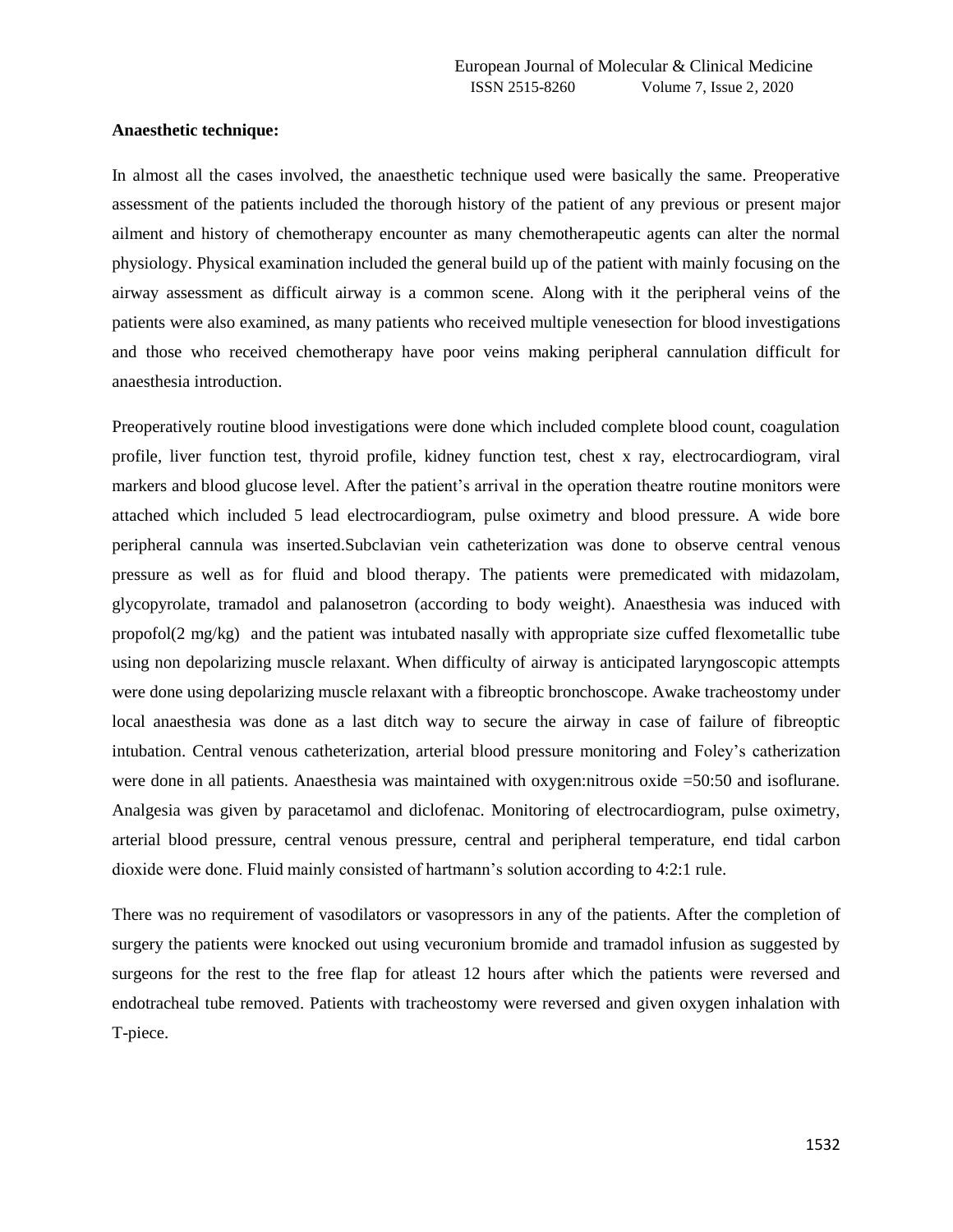### **Results:**

The mean anaesthesia time was 29.8 hours which included the time from induction to extubation. Out of which the surgery mean time was 10.6 hours. Of the 55 free flap surgeries, there were 4 failures, two of which were intraoperative leading to the surgeon abandoning the procedure . Local flap repair was done in both the cases. One of the 4, failed on the first post-operative day, re-exploration done and the other failed on the  $7<sup>th</sup>$  day of post operative. Two (2) patients where free flap failed were already tracheostomised and the other two were tracheostomised using local anaesthesia before re-exploration. Tracheostomy as a whole was done in 12 out of 55 patients.

The mean blood loss of all patients was about 1000 ml with a maximum of 1625ml and minimum of 865 ml. Mean packed cell volume replacement was about 2.4 units ranging from 1 to 4 units intra-operatively. Fluid replacement was done mainly in the form of crystalloids with a mean volume of 2800 ml. Mean urine output was about 110ml/hour. Mean preoperative haematocrit of all patients was 40% ranging from 32-50% and postoperative mean haematocrit was 34% ranging from 28-40%. Two (2) patients had been tracheostomised under local anaesthesia as anticipated difficult airway.

### **Discussion:**

Head and neck cancer comprises of cancers originating from mouth, sinuses, nose and throat. It can also begin in the salivary glands but are uncommon. This kind of cancer originates from the squamous cells which are the lining of the surface of the structures in head and neck and those from salivary glands are usually classified as adenocarcinoma, adenoid cystic carcinoma or mucoepidermoid carcinoma. Tobacco and alcohol contributes the most for the head and neck cancers. Viruses like human papilloma virus, Epstein barr virus, sunlight exposure, poor oral hygiene, betel quid chewing, radiation exposure and wood dust (occupational) are other contributors to head and neck cancers.<sup>5</sup>

Oral cavity and oropharyngeal cancer impose significant threat to airway management. The concurrent use of radiotherapy may further increase the difficulty of tracheal intubation as well as mask ventilation. The anaesthesiologist may have to encounter difficulties like reduced mouth opening, reduced neck mobility, big tumor mass or anatomical disruption due to previous surgery which requires expertise in dealing with anticipated difficult airways.<sup>6</sup> In our study, we got 8 cases of anticipated difficult airway out of which 2 patients were tracheostomised under local anaesthesia. The rest of the anticipated cases were managed with fibreoptic intubation.<sup>7</sup>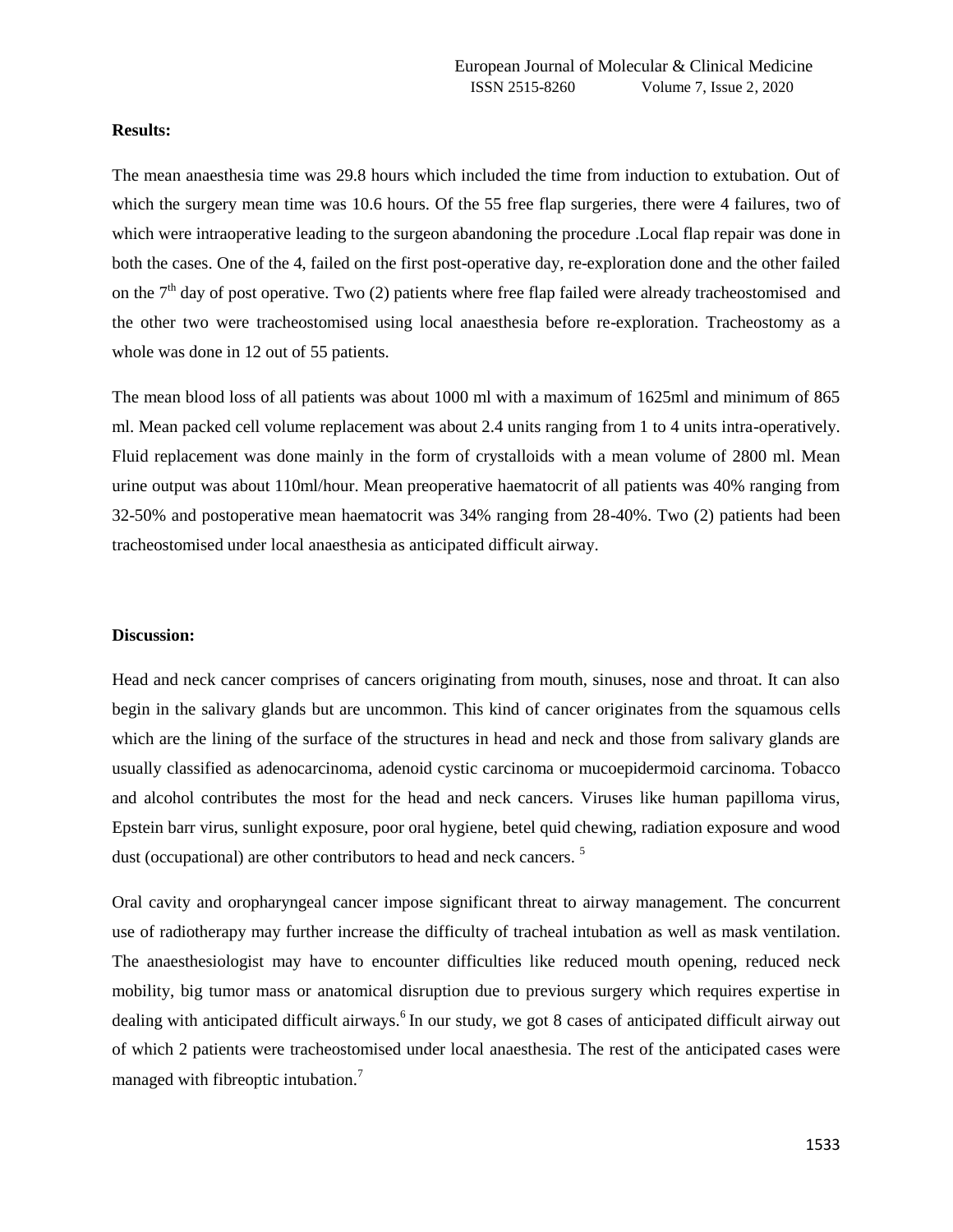Another difficulty with cancer patients is of obtaining peripheral venous access which may be because of elderly age group or due to chemotherapeutic agents. In our study we got difficulty in 1 patient to obtain peripheral venous access for which central venous catheterization was done directly. In free flap surgeries the location of donor graft has to be taken care of which excludes the use of one or more limbs for peripheral lines.<sup>8</sup>

Free flap reconstructions need normothermia to maintain an optimal blood flow for the vascularized free flap by: increasing circulatory blood flow as well as maintaining a normal temperature for prevention of peripheral vasoconstriction. Hypothermia also produces a rise in hematocrit and plasma viscosity, with erythrocytes and platelet s aggregation .The operation theater was therefore kept at optimum temperature (24-25℃) to prevent heat loss. The difference between the central and peripheral temperatures should not be higher than 2℃.A high gradient may reflect low volume status of the patient or decrease in the cardiac output. Warming blankets were used to maintain optimal body temperature.Morever,the fluids administered were preheated to 36.5℃ using a fluid warmer. In our study we have administered crystalloid fluid in the form of hartmann's solution using the formula 4:2:1 and oxygen concentration of 50% to prevent hypoxia.<sup>9</sup> A minimum hematocrit of 30% was maintained at all times as low hematocrit concentrations can lead to prolonged bleeding times. Consistent hypotension after the graft could lead to hypoperfusion of the graft resulting in rejection of the graft. End tidal carbon dioxide was monitored throughout the operation time to maintain normocarbia of the patient. Vasoconstrictors were not required in any of the patients. Peripheral vasoconstriction was prevented intraoperatively by maintaining the heat loss, filling the blood vessels with adequate fluid and by the use of inhalational anaesthetic agents.<sup>10</sup>

Intraoperative deep vein thrombosis prophylaxis was maintained by using inflatable anti DVT leggings and postoperatively low molecular weight heparin (Enoxaparin sodium) at a dose of 40mg once daily was used for consecutive 5 days. No complications of deep vein thrombosis were seen in our study.

All the patients in our study were knocked out using vecuronium infusion and fentanyl infusions for at least 12 hours post operatively. Post-operative analgesia was maintained using intravenous paracetamol infusion as well as buprenorphine dermal patch (5 mcg). Opioids minimize hemodynamic responses to intubation and surgical stimuli intraoperatively as well as provide analgesia during the early postoperative period. Fentanyl is a suitable analgesic in microvascular surgery, providing hemodynamic stability and, possibly, protecting the myocardium against ischemic injury.<sup>11</sup>Postoperatively, early ambulation and start of feeding was the main focus as soon as bowel sounds were heard.

Fifty five (51) cases out of 55 cases were successful indicating a good success rate (92.7%). A similar success rate was also observed by Inglis et  $al<sup>12</sup>$ . The failed 4 cases included three women and one male.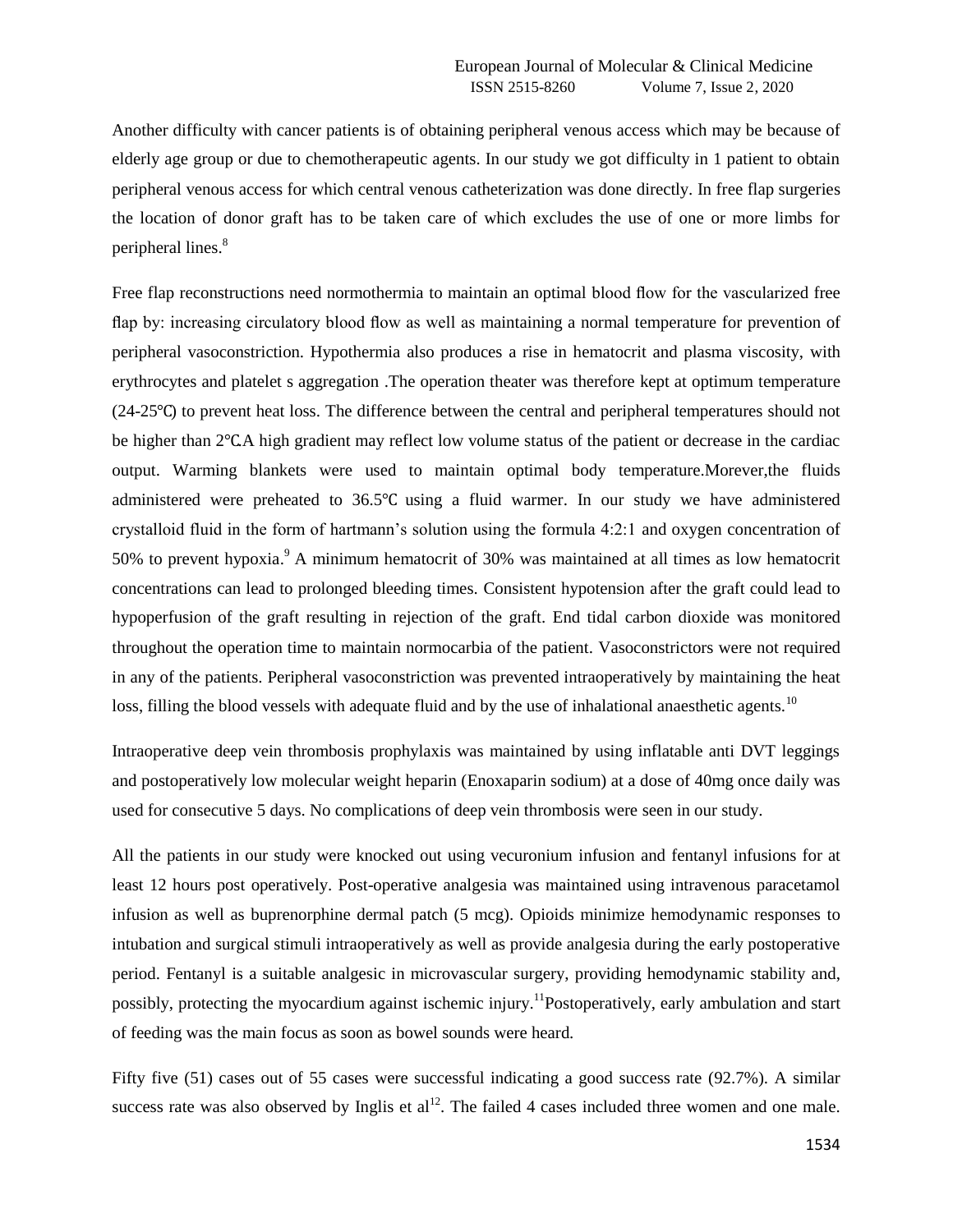All were young adults. The reason could have been technical errors from the surgical point of view as well as the infantile stage of free flap surgery in our institute. With the proper optimization and utilization of anaesthesia (better drugs, monitoring, equipments and techniques) and increase in surgical expertise, further reduction in complications in reconstructive free flap surgeries of head and neck cancers can be expected.

# **References:**

- 1. Goldwyn, R.M., Lamb, D. C. and White, D. L.(1963). An experimental study of large island flaps in dogs. Plastic and Reconstructive Surgery, 31,528.
- 2. Krizek, T.J., Tani, T., Desprez, J. D. and Kiehn, C. (1963). Experimental transplantation of composite grafts by micro-surgical vascular anastomosis. Plastic and Reconstructive Surgery,36,538
- 3. Daniel, R. K. and Taylor, I.G. (1973). Distant transfer of an island flap by microvascular anastomoses. Plastic and Reconstructive Surgery,78,285.
- 4. Ariyan S. The pectoralis major myocutaneous flap. A versatile flap for reconstruction of the head and neck. Plast Reconstr Surg. 1979;63(1):73-80.
- 5. Gondivkar SM, Parikh RV, Gadbail AR, Solanke V, Chole R, Mankar M, Balsaraf S. Involvement of viral factors with head and neck cancers. Oral Oncol. 2012 Mar;48(3):195-9.
- 6. Zheng G, Feng L, Lewis CM. A data review of airway management in patients with oral cavity or oropharyngeal cancer: a single-institution experience. *BMC Anesthesiol*. 2019;19(1):92.
- 7. Nagarkar R, Kokane G, Wagh A, Kulkarni N, Roy S, Tandale R, Pawar S. Airway management techniques in head and neck cancer surgeries: a retrospective analysis. Oral Maxillofac Surg. 2019 Sep;23(3):311-315.
- 8. LeVasseur N, Stober C, Daigle K, et al. Optimizing vascular access for patients receiving intravenous systemic therapy for early-stage breast cancer-a survey of oncology nurses and physicians. *Curr Oncol*. 2018;25(4):e298-e304. doi:10.3747/co.25.3903
- 9. Sigurdsson GH. Perioperative fluid management in microvascular surgery. J Reconstr Microsurg 1995;11:57–6